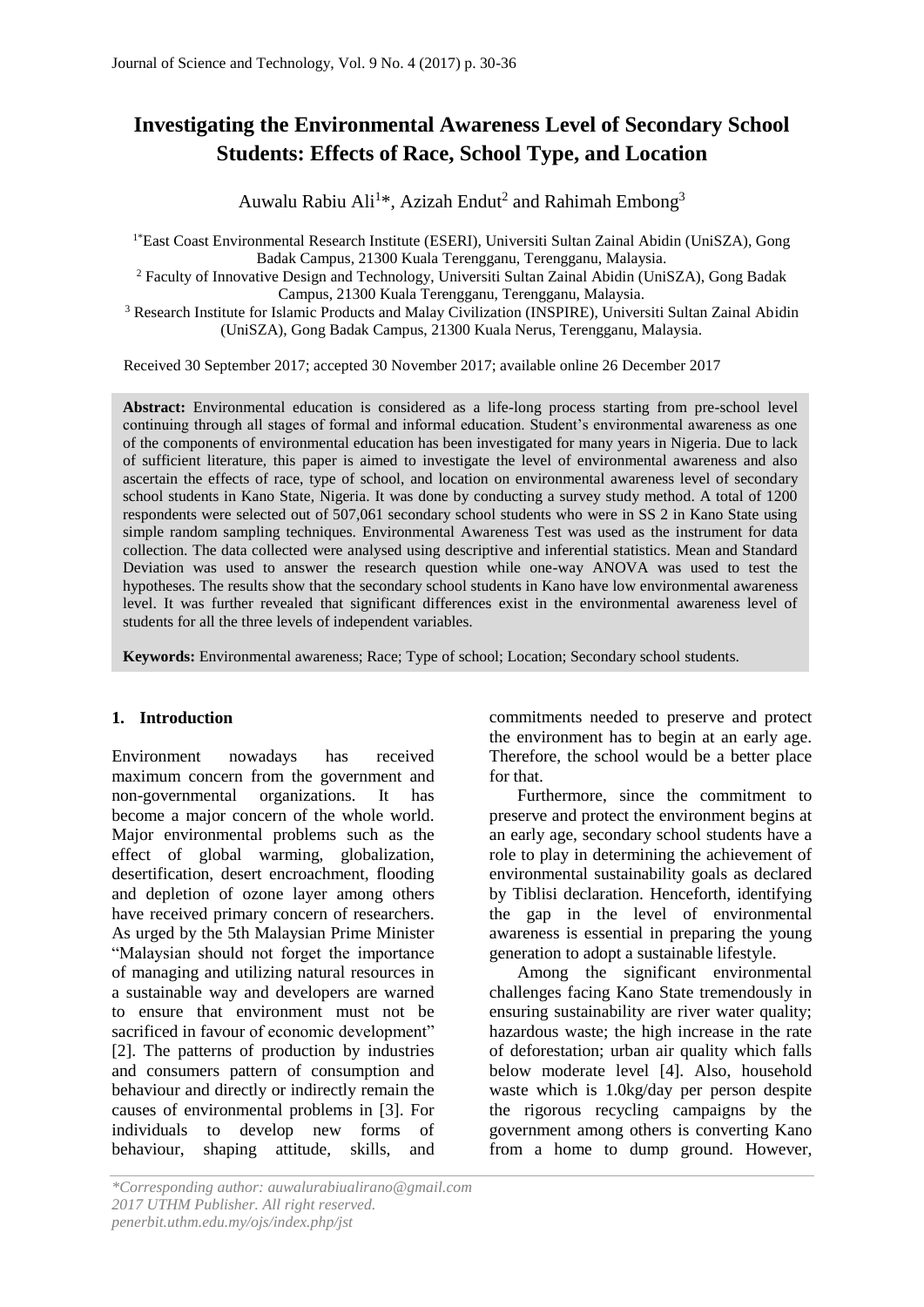protection and preservation of the environment are necessary for the quality of life of the present and future generations.

Moreover, various policies and strategies are currently carried out by the government to ensure environmental sustainability, and this cannot be adequate without grooming the younger generation to act environmentally. It was reported that the quality of the environment depends on the level of knowledge, attitude, values, and practice of people [5, 6].

However, the objective of this survey is to determine the level of environmental awareness of students. The differences in the level of environmental awareness concerning race, type of school, and location were also investigated. The following hypotheses were formulated to guide the research.

Ho1. There is no significant difference in the level of environmental awareness (EA) of students between different races.

Ho2. There is no significant difference in the level of EA between the types of schools.

Ho3. There is no significant difference in the level of EA of students regarding their location.

## **2. Materials and Method**

The survey was conducted on Secondary school students in Kano State, Nigeria. The study was conducted between September to December 2016. The sample of the survey constitutes students from SS 2, drawn from the six selected secondary schools in Kano.

The population of the study comprises all of the senior secondary school students in Kano totalling of 507,061 and 877 senior secondary schools. The breakdown of the population by gender is 308,558 males and 198,504 females as at the time of the present research.

A total of 1200 students were selected randomly to participate in the current survey exercise using multi-stage random sampling technique. In the first stage, six zones were selected from the 14 Educational Zones in Kano State. From each zone, one school was selected to make the six selected secondary schools for the study. In this stage, 200 students were selected randomly to form the sample of 1200 respondents comprising male and female that will respond to the questionnaire. Each school was allocated with 200 questionnaires to fill by the students. The selected schools were:

- 1. Government Girls Senior Secondary School, Rano (GGSS Rano)
- 2. Government Secondary Commercial School, Wudil (GSCS Wudil)
- 3. Government Girls College, Dala (GGC Dala)
- 4. Rumfa College Kano (RCK)
- 5. Government Secondary School, Karaye (GSS Karaye)
- 6. Police Girls Secondary School, Shanono (PGSS, Shanono)

Environmental Awareness Test extracted from Hassen Taj Environmental Awareness Test was used for the data collection. The selected items were pilot tested to suit the present study. Cronbach's alpha of 0.84 and KMO of 0.652 was found which is significant. According to many researchers, a Cronbach's alpha of 0.70 or higher is desirable [1].

The Environmental Awareness Test was examined with a series of questions regarding environmental awareness. It contained ten items based on multiple-choice test questions with four options following each question. The multiple-choice items were considered the most accepted method among all the objective test items. The student needs only to choose one option from the list of options. The total score was calculated by the ten questions that each item has 1 score and the total score is 10. If students choose the correct answer, s/he would be scored one point and if otherwise, will be scored 0 (correct answer  $= 1$ , wrong answer  $= 0$ ).

The data analysis was conducted using SPPS version 20. Descriptive statistics were applied to measure the mean score and standard deviation on the Environmental awareness Test. A one-way ANOVA was used to compare the differences in the level of environmental awareness of students. However, where there is no homogeneity of variance in the one-way ANOVA, Welch test and Games-Howel statistics were applied to compare the means. All the empirical statistics were calculated at 0.05 level of significance  $(\alpha)$  $= 0.05$ ). If the calculated p-value is less than the alpha value ( $p < 0.05$ ), the formulated null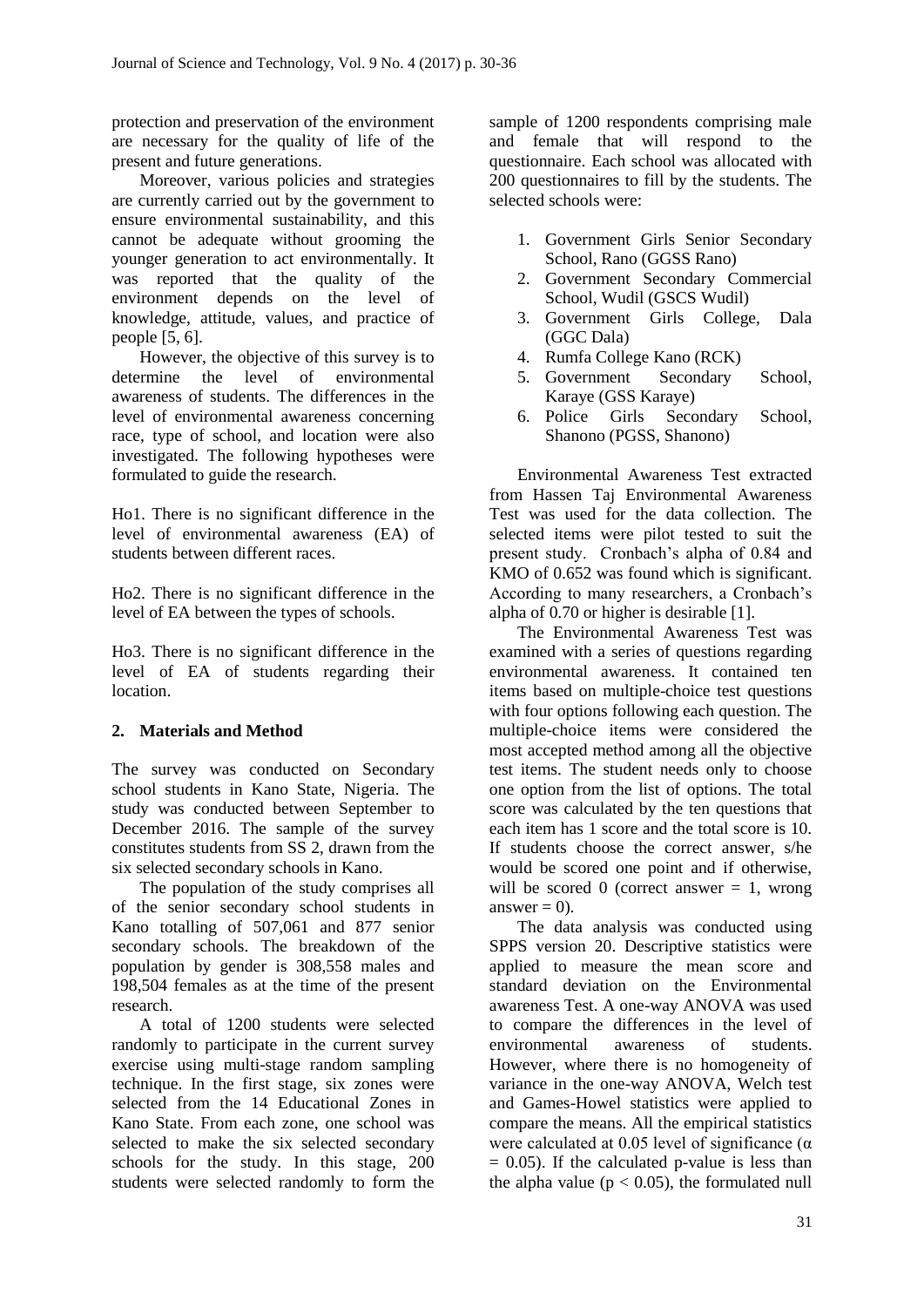hypothesis is rejected and accept the alternate hypothesis. It means that there exists a significant difference between the means. However, if the obtained p-value is greater than the alpha value, the alternate hypothesis is rejected.

## **3. Results and Discussion**

## **Environmental Awareness (EA) Level of Students**

The results of Table 1 shows that the secondary school students' level of environmental awareness is below average (M  $= 0.40$ , SD  $= 0.15$ ). The level indicator was ranged from 0.10 - 0.40, low awareness; 0.41- 0.69, moderate awareness; and 0.70 - 1.00, high awareness.

**Table 1** Environmental awareness mean scores and standard deviation  $(N = 1180)$ 

|                     | <b>High School Students</b> |       |  |  |
|---------------------|-----------------------------|-------|--|--|
| Variables           | Mean                        | $+SD$ |  |  |
| Environmental 0.404 |                             | 0.145 |  |  |
| awareness           |                             |       |  |  |

As indicated in Table 1, the level of environmental awareness of students is low. The result is the same with the finding of [7] where they found that the level of environmental concern among Malaysian teachers is fair. They also added that the teachers also lack a general understanding of the causes of environmental problems. The result consists of a study conducted in Terengganu, Malaysia where the secondary school students were reported the to have a low level of environmental awareness [15].

However, the above finding is contrary to studies in the other parts of the world. For example, in a study conducted in Selangor, it was found that the level of environmental awareness of secondary school students in the concepts of sustainable development is high [8]. Also, 11th-Grade students in New York scored low on environmental knowledge, but the scored high performance in the environmental awareness and concern [10]. Also, in a study conducted in Mysore city, India to assess the environmental awareness of secondary school teachers. It is found that the majority of them have a moderate level of environmental awareness [11]. In another study conducted in Sta. Elena High School in the Philippines, it was reported that the students had a moderate level of environmental awareness [13]. It could be discovered that other studies in a different part of the world reported a considerable high level of environmental awareness compared to what is obtained in the present study. For example, in another study conducted in Penang, Malaysia. The Higher School students had a high level of environmental awareness and knowledge towards sustainable development [14]. This is an indication that the secondary school students in Kano and Nigeria as a whole were left behind in issues regarding environmental concern and sustainability because there are little researchers that carried out to assess students' level of environmental awareness, knowledge, attitude or behavior.

As obtained in Table 1, the level of environmental awareness of students is below average. There is a need for curriculum developers to design a curriculum that will make students aware of common environmental problems. The world we are living in is confronted with many environmental challenges such as haze, desertification, and pollution due to human interference with nature. There is an urgent need to educate the students at the initial stage (primary and secondary school levels) on environmental problems like pollution, global warming, ozone layer depletion, etc. The students can make efforts in restoring the globe from the environmental threats as they grow up if they learn about environmental issues from their early age.

#### **Differences in the Level of Environmental Awareness of Students between Races**

Results from Table 2 showed that there exist significant differences in the level of environmental awareness of secondary school students based on their races as determined by the result of one-way ANOVA,  $F(3, 1176) =$ 4.54,  $p = 0.004$ . It was indicated that the formulated null hypothesis was rejected.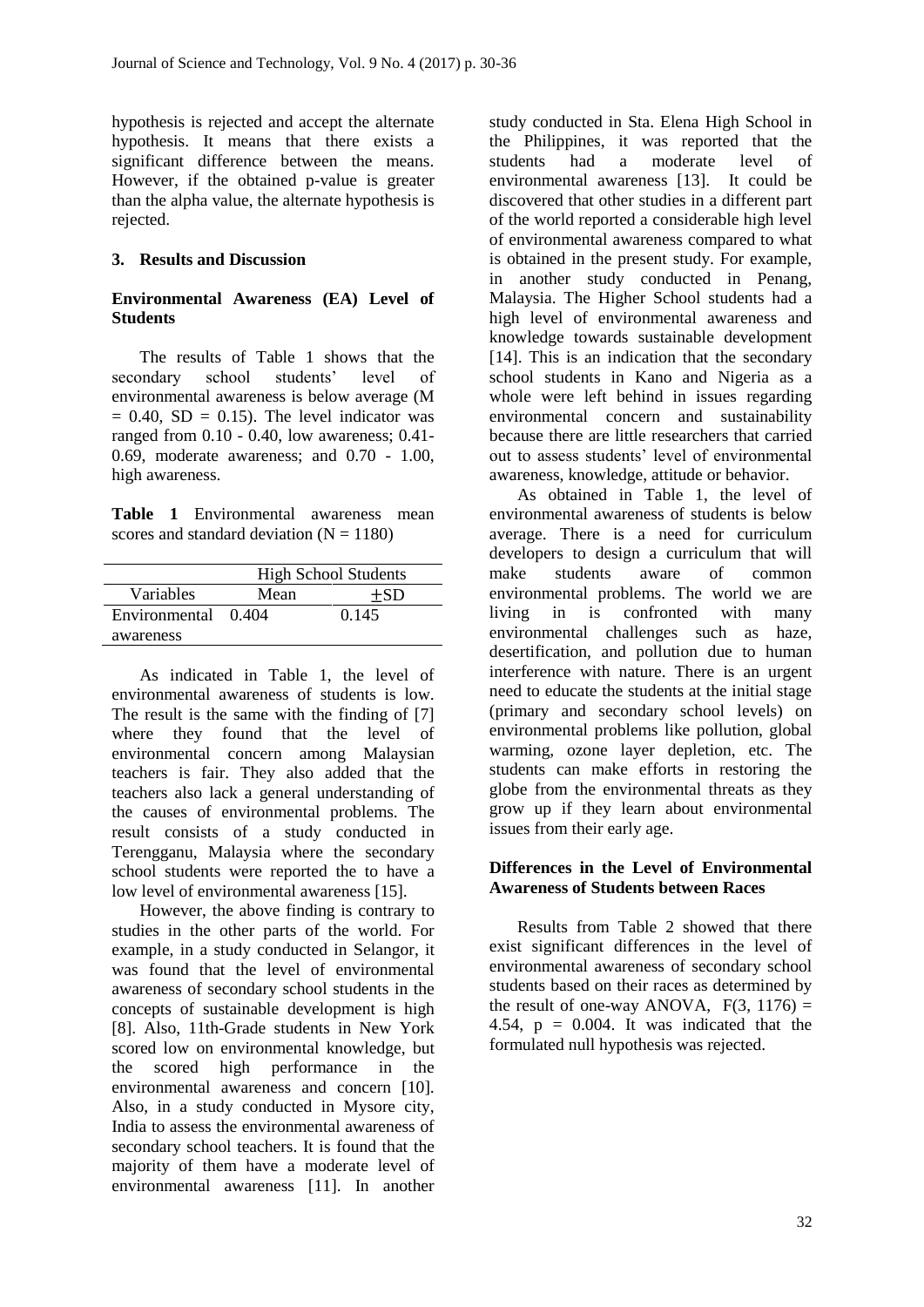| <b>Environmental Awareness</b> |      |      |      |       |       |
|--------------------------------|------|------|------|-------|-------|
| Groupings                      | N    | Mean | – SD | н     | Sign. |
| Hausa                          | 990  | 0.39 | 0.14 | -4-54 | 0.004 |
| Kanuri                         | 12   | 0.37 | 0.14 |       |       |
| Fulani                         | 172. | 0.45 | 0.15 |       |       |
| Others                         |      | 0.30 | 0.15 |       |       |

**Table 2** Differences in the level of environmental awareness with respect to Race

The result was calculated at 0.05 level of significnt. A significant difference exist in the level of environmental awareness based on students' race. Thus, the level level of environmental awareness for Hausa is  $(M =$ 0.39, SD = 0.14); Kanuri (M = 0.37, SD = 0.14); Fulani ( $M = 0.45$ ,  $SD = 0.15$ ); and other races ( $M = 0.30$ ,  $SD = 0.15$ ).

**Table 3** Showing effect size of each group

| (I)    | (J)           | Mean       | Std.  | Sig.  |
|--------|---------------|------------|-------|-------|
| Race   | Race          | Difference | Error |       |
|        |               | $(I-J)$    |       |       |
| Hausa  | Kanuri        | 0.029      | 0.059 | 0.960 |
|        | Fulani        | $-0.057*$  | 0.017 | 0.004 |
|        | <b>Others</b> | 0.096      | 0.083 | 0.659 |
| Kanuri | Hausa         | $-0.029$   | 0.059 | 0.960 |
|        | Fulani        | $-0.087$   | 0.061 | 0.483 |
|        | <b>Others</b> | 0.067      | 0.102 | 0.914 |
| Fulani | Hausa         | $0.057*$   | 0.017 | 0.004 |
|        | Kanuri        | 0.087      | 0.061 | 0.483 |
|        | Others        | 0.153      | 0.085 | 0.268 |
| Others | Hausa         | $-0.096$   | 0.083 | 0.659 |
|        | Kanuri        | $-0.067$   | 0.102 | 0.914 |
|        | Fulani        | $-0.153$   | 0.085 | 0.268 |

Furthermore, Turkey HSD multiple comparisons were conducted to determine where the significant difference lies between the groupings. From the result in Table 3, it was found that the secondary school students' environmental awareness based on the groupings is significant between Hausa and Fulani with effect size  $(p = 0.004)$ . It is indicated that Fulani has the highest level of environmental awareness ( $M = 0.45$ , SD = 0.15) than Hausa ( $M = 0.39$ ,  $SD = 0.14$ ). No significant effect size was found between the other groupings.

However, in a study conducted to investigate the differences in the level of environmental awareness between Indian and Iranian students, a significant difference was

found on their level of environmental awareness [9].

Moreover, from the above results, Fulani students were found to have the highest mean score in the level of environmental awareness compared to Hausa tribe who are the majority in Kano and Kanuri. The high performance in the level of environmental awareness by the Fulani people may be attributed to the fact they are more attached to changes in the weather condition due to their keen interest in farming and rearing activities. Their interests in farming and rearing of domestic animals serve as their only occupation to depend on for survival. They were all known for that. It is necessary for them to prepare for the climatic conditions (i.e., short wet season and the prolonged dry season) in the bid for their farming and raring activities. They virtually migrate from one location to another in search for the grasses to feed their livestock within and outside the Nigeria. "They usually depend on their herds of zebu cattle for subsistence and whose life is turned to continuous transhuman, migratory drift and periodic migration" [16]. This various kind of movement of the Fulani people may be their source of environmental information on which they have scored higher mean than the Hausas and Kanuris.

#### **Differences in the Level of Environmental Awareness of Students with Respect to SchoolType**

The differences in the level of environmental awareness of students were calculated based on their school type. From the result in Table 4, it was found that there is a significant difference in the level of environmental awareness of students, F(5,  $1174$ ) = 23, p = 0.000. The null hypothesis is rejected. The Mean and SD of each school were presented in Table 4.

Furthermore, following the fact that the condition for homogeneity of variance was not achieved, Welch test and Games-Howel multiple comparison tests were carried out to determine the significant differences and the effect size of each group. The calculated effect sizes for the groups are presented in Table 5.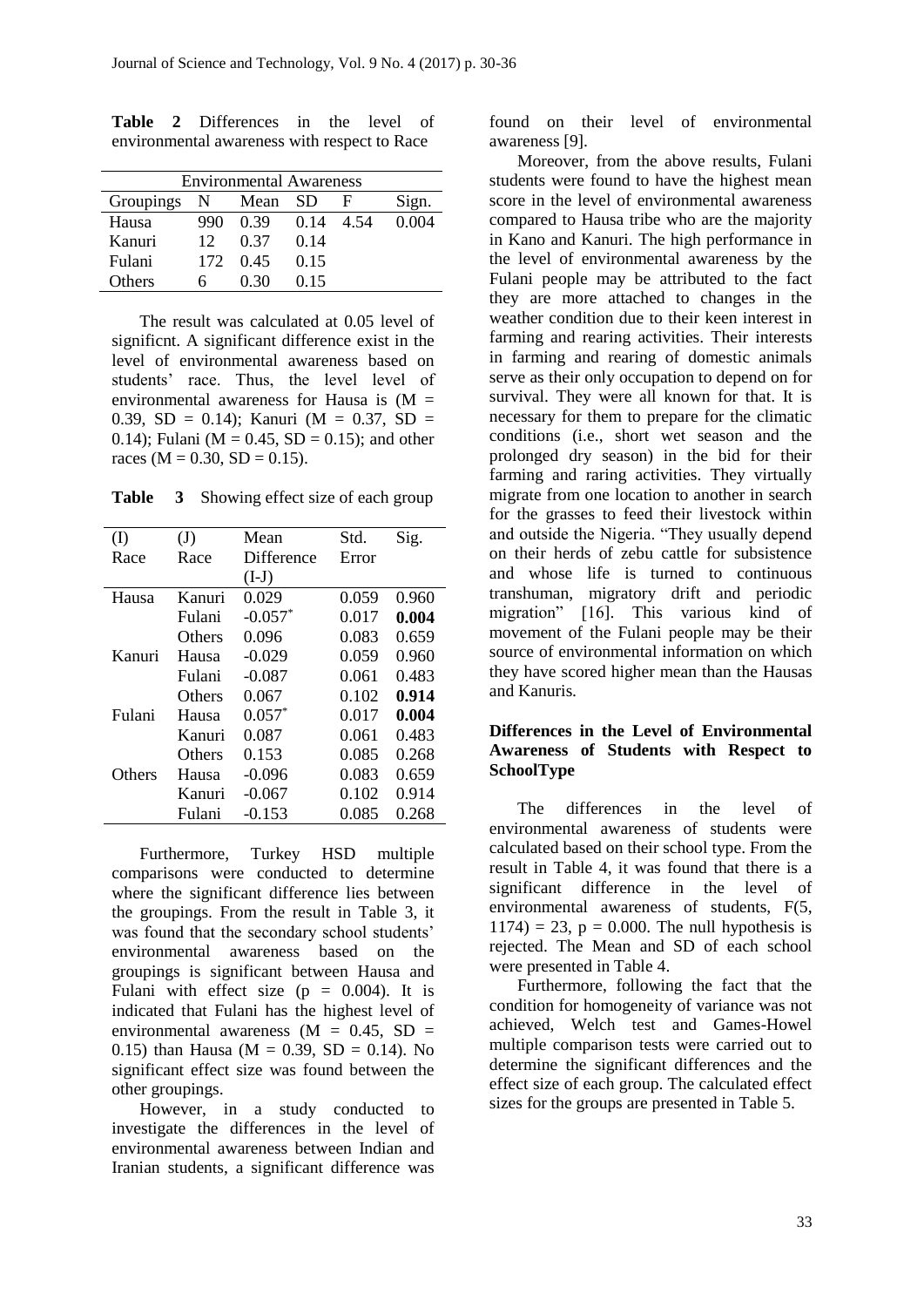**Table 4** Differences in the level of environmental awareness between the Type of Schools ( $N = 1180$ )

| <b>Environmental Awareness</b> |     |      |      |      |       |  |  |
|--------------------------------|-----|------|------|------|-------|--|--|
| Groupings                      | N   | Mean | SD   | F    | Sign. |  |  |
| GGSS                           | 192 | 0.41 | 0.14 | 23.0 | 0.000 |  |  |
| <b>GSCS</b>                    | 190 | 0.40 | 0.15 |      |       |  |  |
| GGC                            | 200 | 0.30 | 0.16 |      |       |  |  |
| <b>RCK</b>                     | 200 | 0.49 | 0.06 |      |       |  |  |
| <b>GSS</b>                     | 200 | 0.45 | 0.14 |      |       |  |  |
| PGSS                           | 198 | 0.38 | 0.15 |      |       |  |  |
|                                |     |      |      |      |       |  |  |

**Table 5** Environmental awareness group comparisons between Type of School (ToS)

| $(I)$ ToS   | $(J)$ ToS   | Mean         | Std.  | Sig.  |
|-------------|-------------|--------------|-------|-------|
|             |             | $Diff (I-J)$ | Error |       |
| GGSS        | GGC         | 0.106        | 0.022 | 0.000 |
|             | <b>RCK</b>  | $-0.081$     | 0.015 | 0.000 |
| <b>GSCS</b> | GGC         | 0.099        | 0.023 | 0.000 |
|             | <b>RCK</b>  | $-0.088$     | 0.017 | 0.000 |
| GGC         | <b>RCK</b>  | $-0.187$     | 0.017 | 0.000 |
|             | GSS         | $-0.148$     | 0.022 | 0.000 |
|             | <b>PGSS</b> | $-0.075$     | 0.020 | 0.004 |
| <b>RCK</b>  | <b>PGSS</b> | 0.112        | 0.014 | 0.000 |
| <b>GSS</b>  | <b>PGSS</b> | 0.073        | 0.019 | 0.002 |
|             |             |              |       |       |

From the Games-Howel multiple comparisons, it was indicated that a significant difference exist between the groups of schools. There is difference in the level of awareness between GGSS ( $M = 0.41$ ,  $SD = 0.14$ ) and GGC ( $M = 0.30$ , SD = 0.16, effect size = 0.000). Also, a significant difference was found between GGSS ( $M = 0.41$ , SD = 0.14) and RCK ( $M = 0.49$ , SD = 0.06, effect size = 0.000). RCK had higher level of environmental awareness than GGSS. The EA of students of GSCS ( $M = 0.40$ , SD = 0.15) differs significantly from students of SM GGC  $(M = 0.30, SD = 0.16,$  effect size = 0.000). It was indicated that students of GSCS had better environmental awareness level than GGC. The results are the same for GSCS/RCK (effect size =  $0.000$ ); GGC/RCK (effect size =  $0.000$ ); GGC/GSS (effect size = 0.000); GGC/PGSS (effect size  $= 0.004$ ); between RCK/PGSS (effect size  $= 0.000$ ); and GSS/PGSS (effect size  $= 0.002$ ). No significant effect size was found between the other groups.

Moreover, [9] found that type of school management (government and private) influence the level of environmental awareness of students. Also, [11] found that teachers working in private schools recorded high level of environmental awareness compared to those teaching in government schools. As far as the results on Table 4, RCK had the highest score on the overall environmental awareness level. It could be because they encourage their students in the active participation in different environmental awareness programmes and emphasis are given more to outdoor experiences within the school during play time.

Also, it was discovered that Rumfa College Kano (RCK) is the oldest college among the secondary schools chosen for the present study. It was established since 1972 as Kano Middle School by the Northern Regional Government and later to secondary school as Government College Kano in 1957. And since the establishment of the college, it is maintained by the state government and the old students, private organizations, etc. All the old plans that were provided by the British at the school since before independence were still active. It includes the School Garden, Mini Zoo, etc. The remaining schools were perhaps established in recent years compared to RMK and were not even equipped with such gardens and zoo to help students know much about nature and the environment they live.

#### **Differences in the Level of Environmental Awareness of Students with Respect to Location**

The result of one-way ANOVA (Welch test) on Table 6 shows that the level of environmental awareness with respects location differs significantly,  $F(2, 1177) =$ 22.5,  $p < 0.05$ . The proposed null hypothesis is rejected.

**Table 6** Differences in the level of environmental awareness of students between location of students residence  $(N = 1180)$ 

| <b>Environmental Awareness</b> |     |          |      |             |       |
|--------------------------------|-----|----------|------|-------------|-------|
| Groupings                      | N   | Mean     | - SD | - H -       | Sign. |
| Urban                          | 384 | 0.40     |      | $0.15$ 22.5 | 0.000 |
| Sub-urban                      |     | 596 0.35 | 0.16 |             |       |
| Rural                          | 200 | 0.44     | 0.12 |             |       |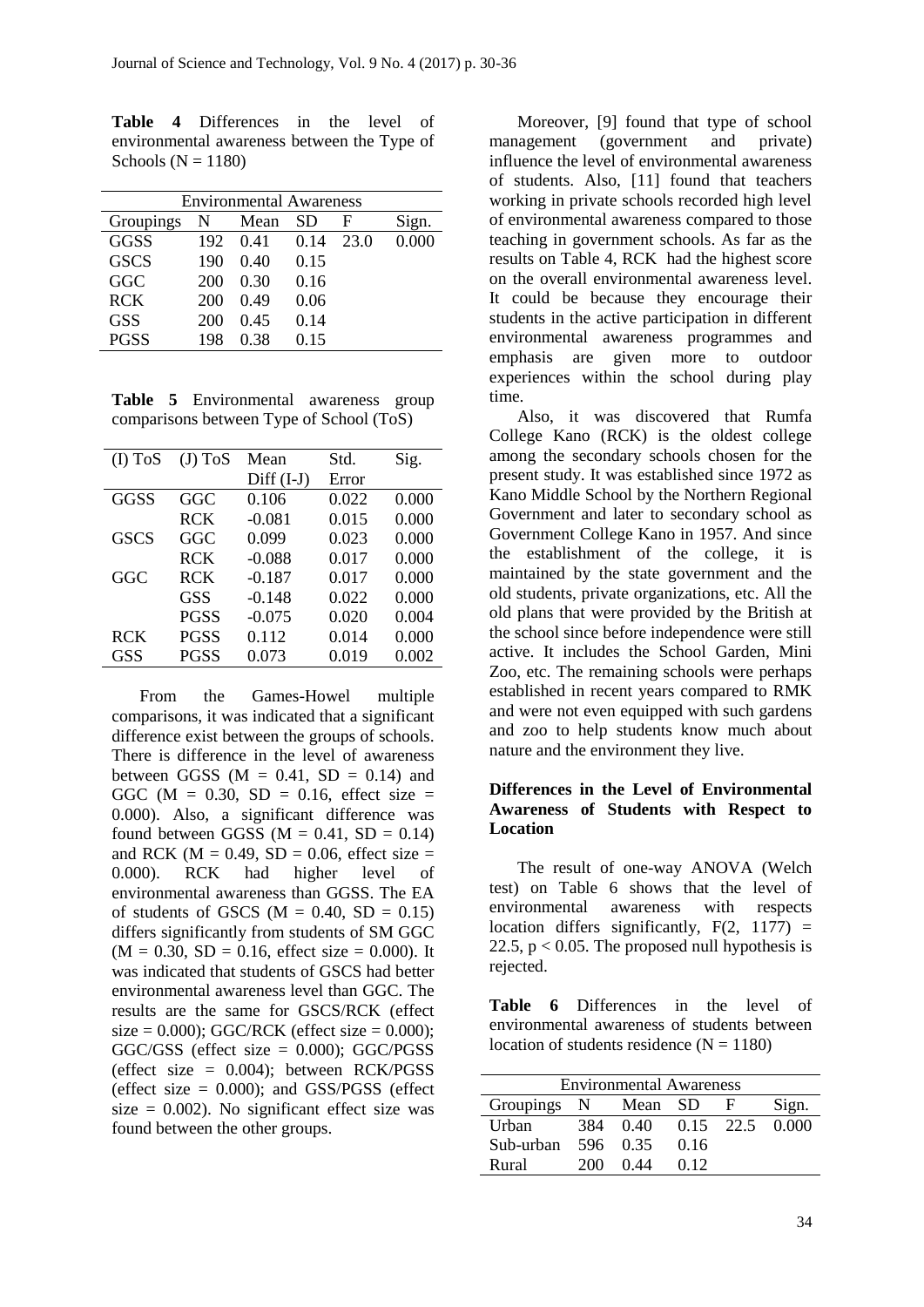Moreover, Games-Howel test was conducted to determine where the difference lie and also find the strength of the differences between the groups. From the result on Table 7, it was indicated that there is significant effect size between secondary school students residing in urban area  $(M = 0.40, SD = 0.15)$ and students residing in sub-urban area  $(M =$ 0.35,  $SD = 0.16$ , effect size = 0.032). Students from the urban area had high environmental awareness score than students from the suburban areas. However, no significant difference was found between urban  $(M =$ 0.40,  $SD = 0.15$ ) and rural (M = 0.44, SD = 0.12, effect size =  $0.063$ ). A significant difference was found between sub-urban  $(M =$ 0.35, SD 0.16) and rural ( $M = 0.44$ , SD = 0.12, effect size  $= 0.000$ ).

**Table 7** Differences in the environmental awareness of students based on their location of residence

| (I)      | (J)      | M/Diff.  | Std.  | Sig.  |
|----------|----------|----------|-------|-------|
| Location | Location | $(I-J)$  | Error |       |
| Urban    | Sub-     | 0.048    | 0.019 | 0.032 |
|          | urban    |          |       |       |
|          | Rural    | $-0.038$ | 0.017 | 0.063 |
| Sub-     | Rural    | $-0.087$ | 0.013 | 0.000 |
| urban    |          |          |       |       |
|          |          |          |       |       |

It is justified from Table 7 that there is a difference in the level of EA of students between the three groups. Students from the rural area were found to have higher environmental awareness level compared to their counterparts. It may be a result of their willingness to learn more about the environmental issues and their attachment to the environment-related phenomenon. However, [8] found that urban school students had higher environmental awareness than the sub-urban school students.

However, in a study conducted in U.S. to ascertain the differences in the level of environmental awareness and environmental knowledge between U.S. citizens and International (Indiana), it was found that the U.S. based residence had environmental awareness knowledge [12].

#### **4. Conclusion**

It was concluded that the level of environmental awareness of secondary school

students in Kano is low. It shows that there is a need for proper implementation of environmental awareness campaign within and outside the schools. Environmental Education should be taught as an independent subject and be integrated compulsory upon all the students regardless of their disciplines since it is regarded as national and international issues.

There exist significant differences in the environmental awareness of students among all the variables of the present study, efforts should be made to minimize this difference. Students regardless of their races, school type and location should be given equal opportunity to act in a sustainable environmental way.

#### **5. Recommendations**

It is recommended that Environmental Education could be regarded as an independent subject in the High Schools and should be taught separately. More environment-related programmes should be made available time to time so that the secondary school students could be well nourished with environmental issues. Secondary school students should also be involved in seminars and educational talks to get them aware of local and international environmental issues such as flooding; hurricane; haze and its effects on health; economic threats to the environment and lots more. Moreover, awareness towards the environment is enough to solve and protect the earth from the entire environmental malady.

#### **References**

- [1] Craig, S-W & James, A-W (2003). An Investigator's Guide to Understanding Test Reliability. Testing & Evaluation Services, University of Wisconsin, 1025 W. Johnson St.m #373, Madison, WI53706, 2-7.
- [2] Chin, K.L (2005). Major Challenges in Protecting Biodiversity. New Straits Times. 25 January.
- [3] Zainal Abidin, N (2010). "Investigating the Awareness and Application of Sustainable Construction Concept by Malaysian Developers" in Habitat International, Vol. 34 pp. 421-426.
- [4] Ahmad Isiyaka, H., Juahir, H., Toriman, M.E., Gasim, B.M., Azid, A., Amri, M.K., Ibrahim, A., Usman, U.N., Ali, A.R. & Garba, M.A. (2014). "Spatial